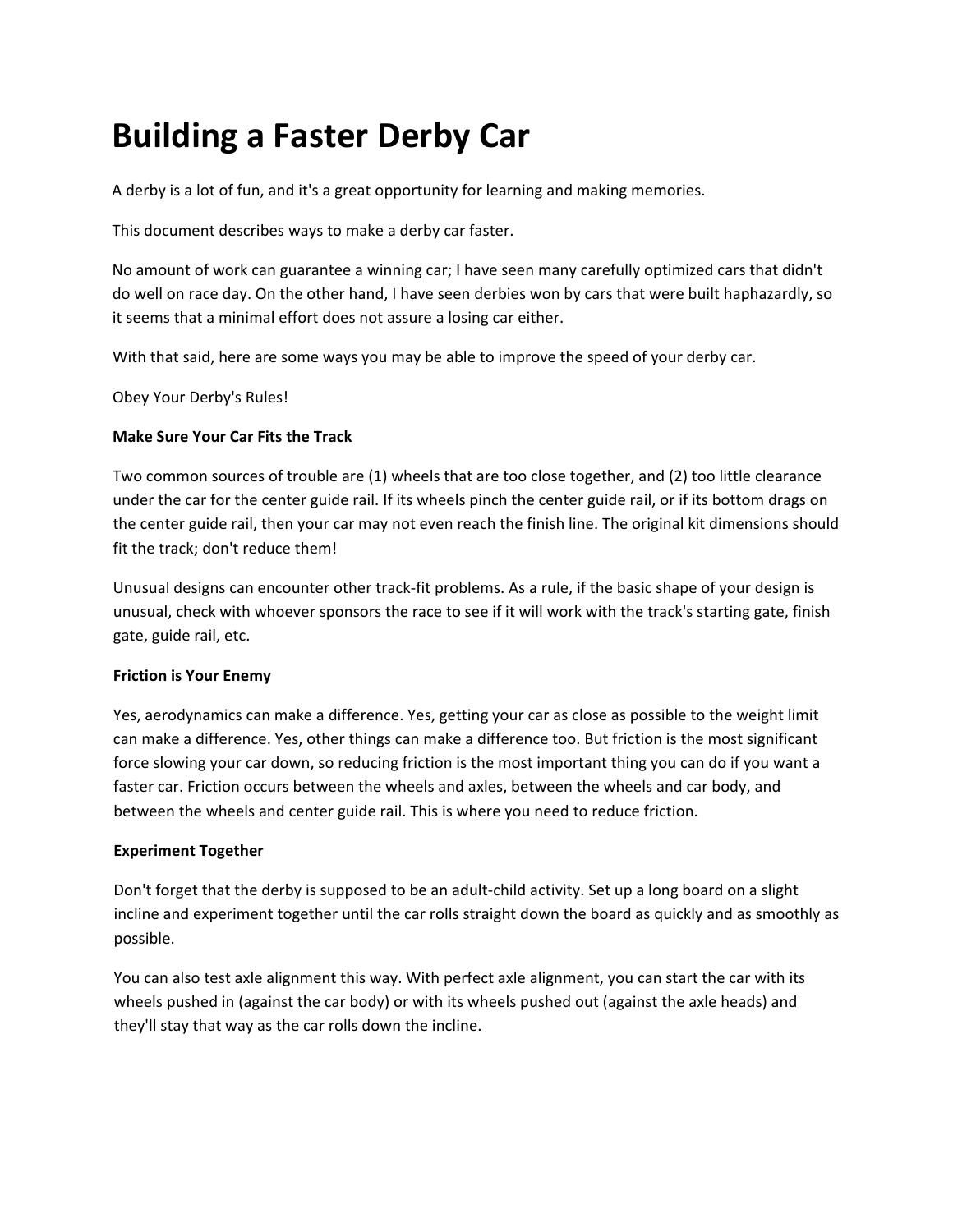#### **Keep Wheels & Axles Straight**

Crooked axles will cause your car to ride the center guide rail, or will cause the wheels to slide in addition to rolling. In either case, the extra friction will slow your car down. Keeping your wheels and axles straight is probably the most important step in building a faster car.

The time to think about keeping your axles straight is before you start shaping your car. It is much easier to create straight holes for your axles when the sides of the block of wood are still square, than after you have shaped your car. Later, when you've finished shaping and painting your car, the axles will fit easily into these holes, and your wheels and axles will be straight.

One obvious technique for creating straight axle holes is to pre‐drill them with a drill press. If you use a bit that is slightly smaller than the axle nails in your kit, then you may not need glue to hold your axles in place and you won't have to worry about the axles wobbling in oversized holes.

In our derby workshops, we use a variation of this technique. Instead of a drill bit, we use an axle nail with the head sawn off. Without turning on the drill press, lower the axle nail straight into the block of wood. If you don't have access to a drill press, you can clamp an axle nail in a pair of pressure pliers (e.g., Vice‐Grips), and carefully insert the axle nail straight into the pre‐cut axle slots.

## **Polish the Axles**

This works best if two people work together. Lock an axle into the chuck of a hand drill, leaving the head of the axle plus about 1/2 inch of the axle itself sticking out. While one person holds the drill and turns it on, the other person should polish the exposed axle with a thin strip of wet emery paper. Polish both the axle shaft and the inside of the axle head. Keep the emery paper moving to avoid creating grooves in the axle. For an even better polish, you can use steel wool, metal polish, and/or jeweler's rouge after an initial polishing with emery paper.

Examine the axle closely (with a magnifying glass, if possible). It should be perfectly smooth. Test the axle by inserting it through a wheel and spinning the wheel with your finger. The wheel should spin smoothly and slow down very gradually.

## **Prepare the Wheels**

When you get your wheels, they may have irregularities left over from the casting process (e.g., a peglike sprue or paper‐thin flash). You should remove these irregularities, and then carefully sand any remaining roughness with emery paper. Metal polish can restore the glossy finish to your wheels.

Commercially available mandrels allow you to spin your wheels with a hand drill (this is similar to the axle‐polishing technique described previously). This can be a big help in removing fine irregularities, but be careful not to reshape or damage your wheels. Make sure the wheel is secure within the mandrel; if the wheel rotates on the mandrel you'll overheat and melt its plastic hub, completely ruining the wheel.

Be careful to avoid reshaping your wheels in any other way, or you may disqualify your car!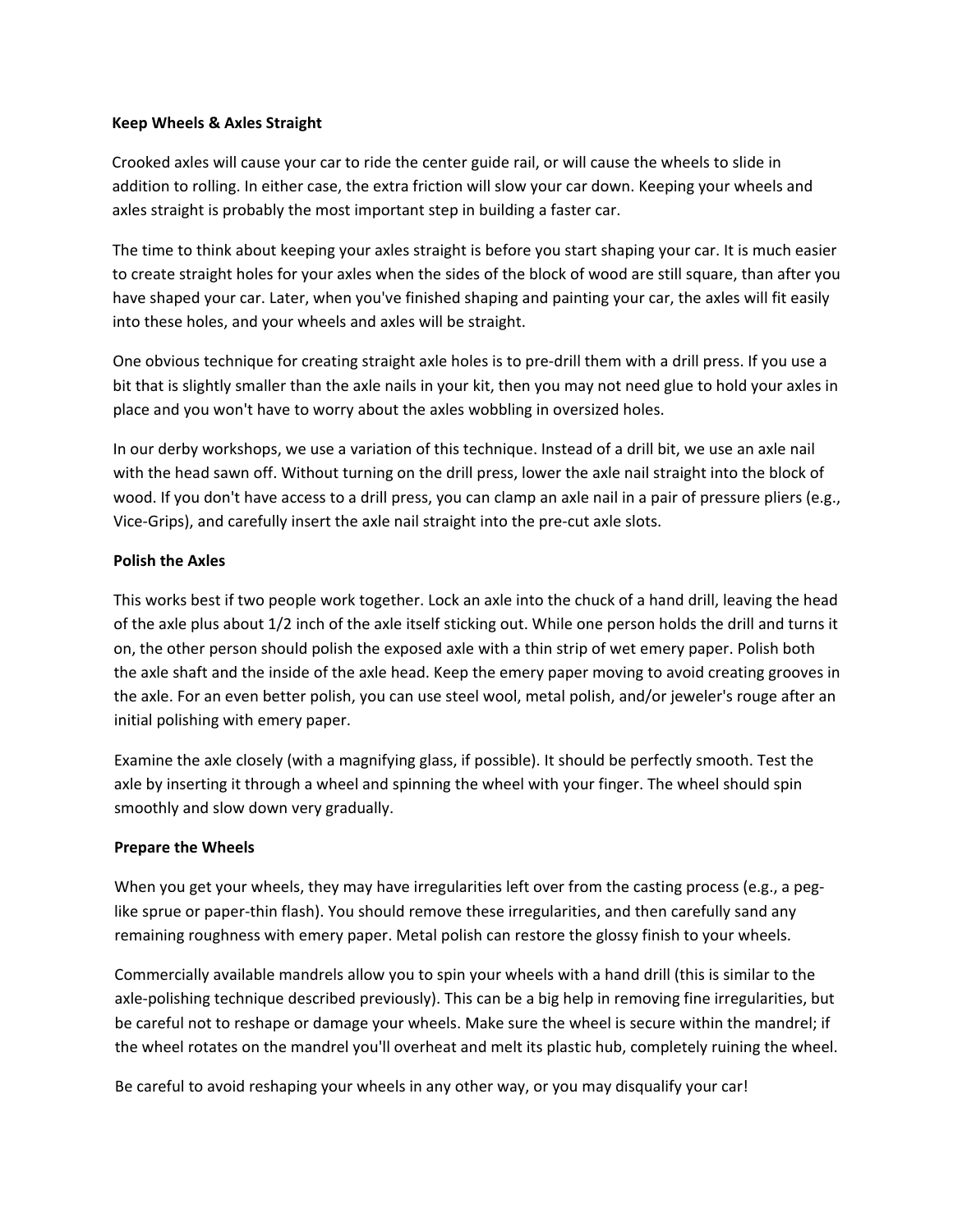#### **Lubricate the Wheels**

The standard derby lubricant is graphite powder, which is good, but can be messy (especially when used in excess). I've found that the best way to lubricate the wheels is to apply the lubricant to the inside of the wheel hub first. Once the wheel is lubricated, insert the axle through the hub and mount it on the car. If the wheel is mounted first, it's very difficult to get lubricant between the wheel and the axle.

## **Don't Bind the Wheels**

If you push the axles in too far, the wheels will bind against the sides of the car. Leave a little room for the wheels to move sideways, along the length of the axle.

#### **Paint Early, Paint Often**

This sounds like an appearance suggestion, but it is also a speed suggestion. Paints and finishes that haven't cured completely tend to be slightly tacky, and then stick to the wheels and slow the car down. Leave yourself time to apply your final finish coat well in advance of the actual race, so that it will finish curing before you put your wheels on. Also, a single heavy coat will take longer to dry and cure, so be sure to apply several light coats instead.

Here are two other ways to create a low-friction contact surface where the wheels touch the car body.

Keep the contact points of the car body completely clean. Before painting the car body, mask these locations. Use a circle of paper held in place by masking tape; the circle of paper protects the wood from picking up adhesive from the masking tape.

Before mounting the wheels, rub graphite into the paint at the contact points. With reasonably wellcured paint, this technique replaces any residual tackiness with a dry lubricant. Be careful not to spoil the paint on the rest of the car though; graphite creates ugly black fingerprints.

#### **Reduce Air Resistance**

Fancy aerodynamic styling doesn't improve a car's speed significantly, but air resistance is still an important factor. To reduce air resistance, design your car low to the ground. A smaller cross section will create less air resistance.

Heavier cars are faster than lighter cars, so try to get your car as close to the maximum weight as possible. It's a good idea to plan for a way to adjust the weight on race day. That way you can add as much weight as possible or you can remove excess weight without risking significant damage to your car. If you plan ahead, you can create a way to add small metal objects (e.g., screws, BBs, coins, fishing weights) to your car on race day.